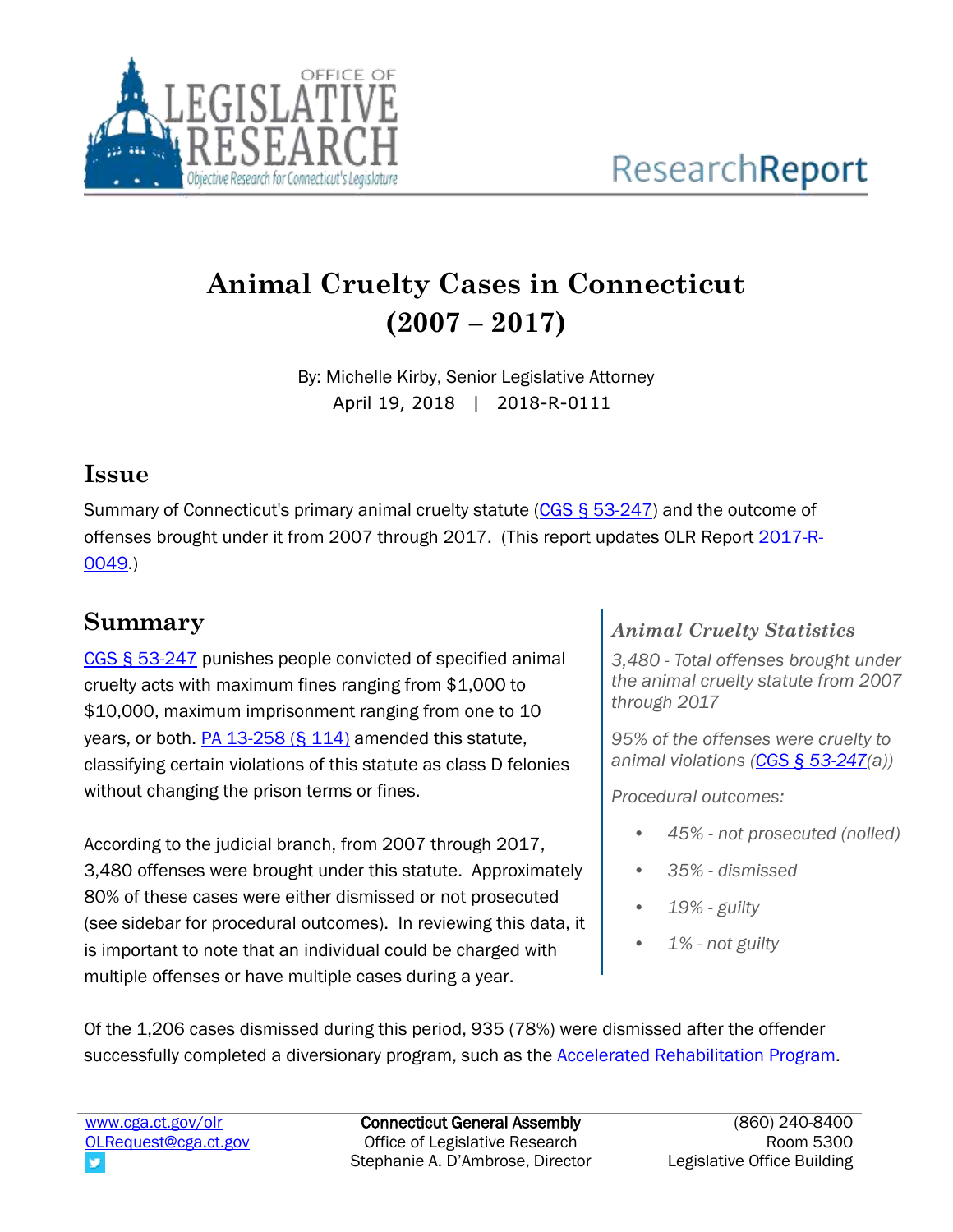## **Animal Cruelty Statute**

Connecticut law defines "animals" as all brute creatures and birds ([CGS § 29-108a\)](https://www.cga.ct.gov/current/pub/chap_530a.htm). [CGS § 53-247](https://www.cga.ct.gov/current/pub/chap_945.htm) prohibits many abusive behaviors toward animals and provides different penalties based on the severity of abuse and the abuser's intent. The prohibited acts and associated penalties are five distinct crimes: cruelty to animals, malicious or intentional cruelty to animals, animals engaged in exhibition of fighting, and intentionally injuring or killing police animals or dogs in volunteer canine service and rescue teams.

#### *Cruelty to Animals*

[CGS § 53-247\(a\)](https://www.cga.ct.gov/current/pub/chap_945.htm) prohibits people from overdriving, overloading, overworking, torturing, depriving of substance, mutilating, cruelly beating or killing, or unjustifiably injuring any animal. The law prohibits a person who impounds or confines an animal from (1) failing to provide it with proper care; (2) neglecting to cage or restrain it from injuring itself or another animal; or (3) failing to provide it with wholesome air, food, and water.

The statute also bans unjustifiably administering or exposing a domestic animal to any poisonous or noxious drug or substance intending the animal to take it. Individuals who have custody of an animal may not treat it cruelly; fail to provide it with proper food, drink, or shelter; abandon it; or carry or cause it to be carried in a cruel manner. Fighting with or baiting, harassing, or worrying an animal to make it perform for amusement, diversion, or exhibition is also prohibited.

A first violation of any of the above provisions is punishable by a fine of up to \$1,000, imprisonment for up to one year, or both. Each subsequent offense is a class D felony, punishable by a fine of up to \$5,000, imprisonment for up to five years, or both.

### *Malicious or Intentional Cruelty to Animals*

Under [CGS § 53-247\(b\),](https://www.cga.ct.gov/current/pub/chap_945.htm) it is a class D felony for a first offense, and class C felony for subsequent offenses, to maliciously and intentionally maim, mutilate, torture, wound, or kill an animal. This law does not apply to:

- 1. licensed veterinarians following accepted practice standards;
- 2. persons following approved slaughter methods;
- 3. students, employees, or persons performing medical research and associated with a hospital, educational institution, or laboratory; and
- 4. persons abiding by generally accepted agricultural practices or lawfully engaged in taking wildlife.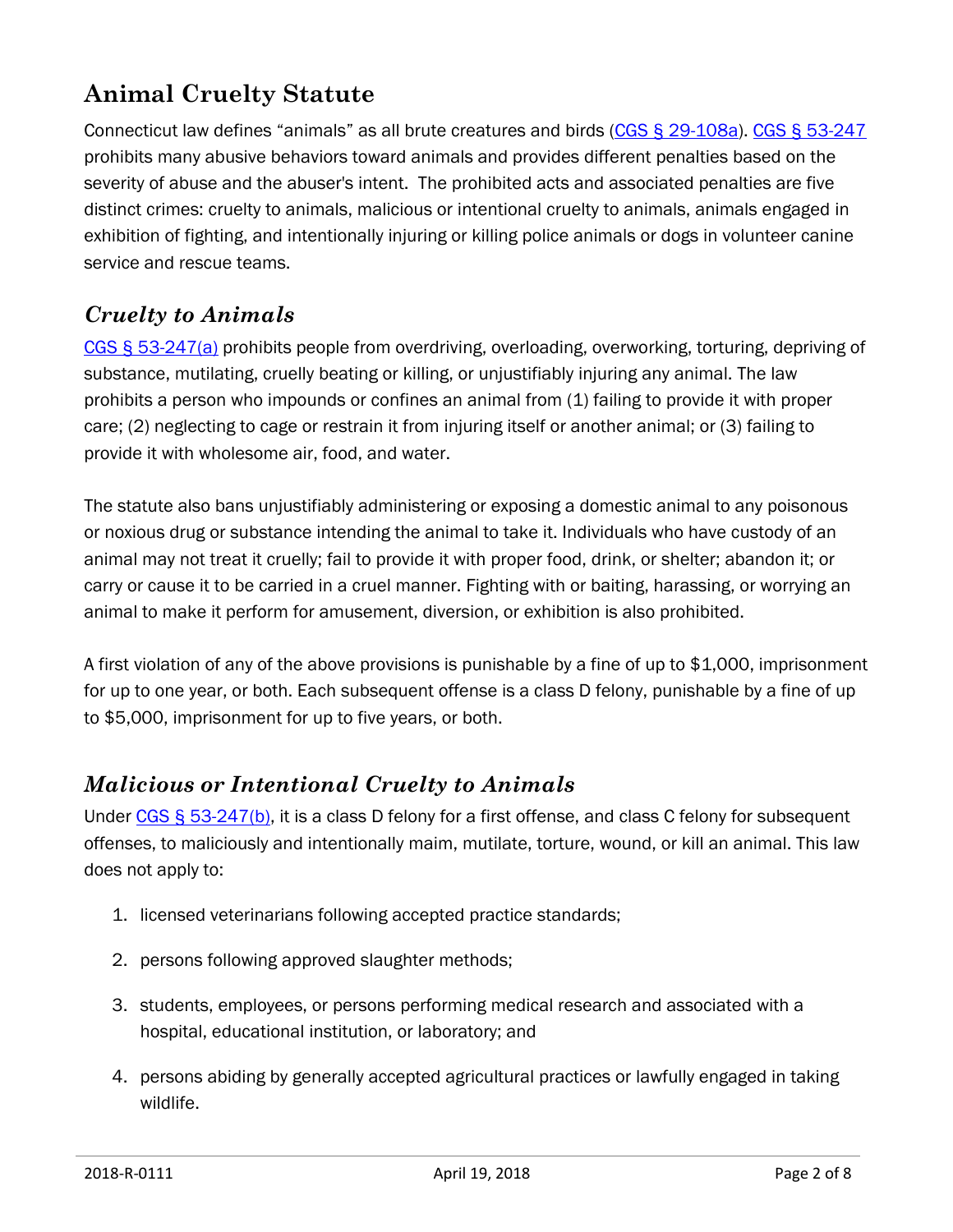#### *Animals Engaged in Exhibition of Fighting*

Under [CGS § 53-247\(c\),](https://www.cga.ct.gov/current/pub/chap_945.htm) it is a class D felony to knowingly commit any of the following actions:

- 1. own, possess, keep, or train an animal engaged in fighting for amusement or gain;
- 2. possess, keep, or train an animal to fight in an exhibition for amusement or gain;
- 3. allow any of the above mentioned acts to occur on premises under one's control;
- 4. act as a judge or spectator at such an exhibition; or
- 5. bet or wage on the outcome of an exhibition.

#### *Intentionally Injuring or Killing Police Animals or Dogs in Volunteer Canine Service and Rescue Teams*

Under [CGS § 53-247\(d\),](https://www.cga.ct.gov/current/pub/chap_945.htm) intentionally injuring (1) an animal performing its duties under a peace officer's supervision or (2) a dog performing its duties as a member of a volunteer canine search and rescue team is a class D felony, punishable by a fine of up to \$5,000, up to five years imprisonment, or both. And under  $CGS \leq 53-247(e)$ , intentionally killing such an animal is punishable by a fine of up to \$10,000, imprisonment for up to 10 years, or both.

## **Animal Cruelty Offenses by Statute and Year**

#### *Number of Offenses*

Table 1 shows the number of animal cruelty offenses committed from 2007 through 2017. As the table shows, 95% of the offenses were violations of the animal cruelty statute that specifically prohibits people from using or treating animals in harmful ways [\(CGS § 53-](https://www.cga.ct.gov/current/pub/chap_945.htm) 247(a)). (The other subsections penalize people who intentionally, knowingly, or maliciously abuse animals in specific ways.)

| <b>Violation Description</b>                                | CGS <sub>S</sub> | 2007 | 2008 | 2009 | 2010 | 2011 | 2012 | 2013 | 2014 | 2015 | 2016 | 2017 | <b>Total</b> |
|-------------------------------------------------------------|------------------|------|------|------|------|------|------|------|------|------|------|------|--------------|
| Cruelty to animals                                          | $53 - 247$ (a)   | 323  | 356  | 286  | 252  | 308  | 367  | 222  | 329  | 346  | 329  | 173  | 3,291        |
| Malicious or intentional<br>cruelty to animals              | $53 - 247(b)$    | 14   | 3    | 4    | າ    |      | 5    |      |      | 12   | 5    | 4    | 57           |
| Knowingly engaging in the<br>exhibition of fighting animals | $53 - 247(c)$    | 0    |      | 11   | 2    | 1    |      |      |      | 48   | 36   | 2    | 110          |
| Intentionally injuring a police<br>animal or dog            | $53 - 247(d)$    | 2    | 6    |      |      |      |      |      |      |      | 5    |      | 22           |
| Intentionally killing a police<br>animal or dog             | $53 - 247(e)$    | 0    |      |      |      |      |      |      |      |      |      |      | $\mathbf{0}$ |
| <b>Total</b><br>.                                           |                  | 339  | 365  | 302  | 256  | 321  | 373  | 230  | 333  | 407  | 375  | 179  | 3,480        |

#### **Table 1: Animal Cruelty Offenses by Statute, 2007 through 2017**

*Source: Judicial Branch*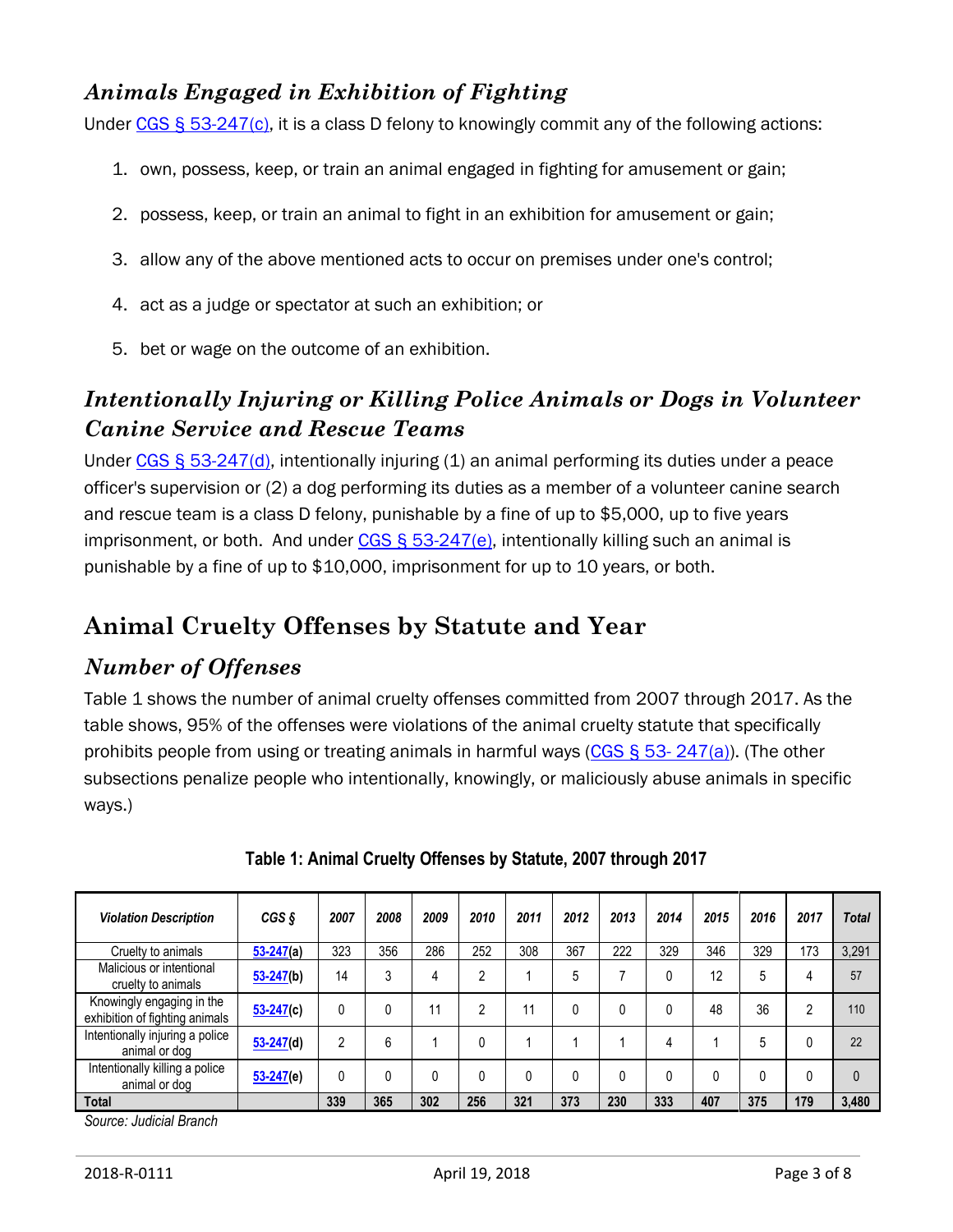#### *Case Outcomes*

Table 2 and Figure 1 show the aggregated procedural outcome of animal cruelty offenses, by year, from 2007 through 2017. As the table shows, during this period 46% of the offenses were nolled, 34% were dismissed, 19% resulted in guilty findings, and 1% resulted in not guilty findings. (OLR Report [2016-R-0226](https://www.cga.ct.gov/2016/rpt/pdf/2016-R-0226.pdf) summarizes the court procedure for animal cruelty cases.)

| <b>Finding</b>    | 2007 | 2008 | 2009 | 2010 | 2011 | 2012 | 2013 | 2014 | 2015 | 2016 | 2017 | Total |
|-------------------|------|------|------|------|------|------|------|------|------|------|------|-------|
| Dismissed         | 146  | 107  | 100  | 83   | 89   | 87   | 81   | 116  | 208  | 110  | 79   | ,206  |
| Guilty            | 54   | 38   | 66   | 48   | 65   | 89   | 56   | 48   | 73   | 87   | 34   | 658   |
| <b>Not Guilty</b> |      |      |      |      |      |      |      | 48   |      |      |      | 55    |
| Nolle             | 138  | 217  | 136  | 125  | 167  | 197  | 92   | 121  | 124  | 178  | 66   | ,561  |
| <b>Total</b>      | 339  | 365  | 302  | 256  | 321  | 373  | 230  | 333  | 407  | 375  | 179  | 3,480 |

**Table 2: Procedural Outcome of Animal Cruelty Offenses, 2007-2017**

*Source: Judicial Branch*





Attachment 1 shows the total procedural outcomes of each statutory type of animal cruelty offense for each year, 2007-2017.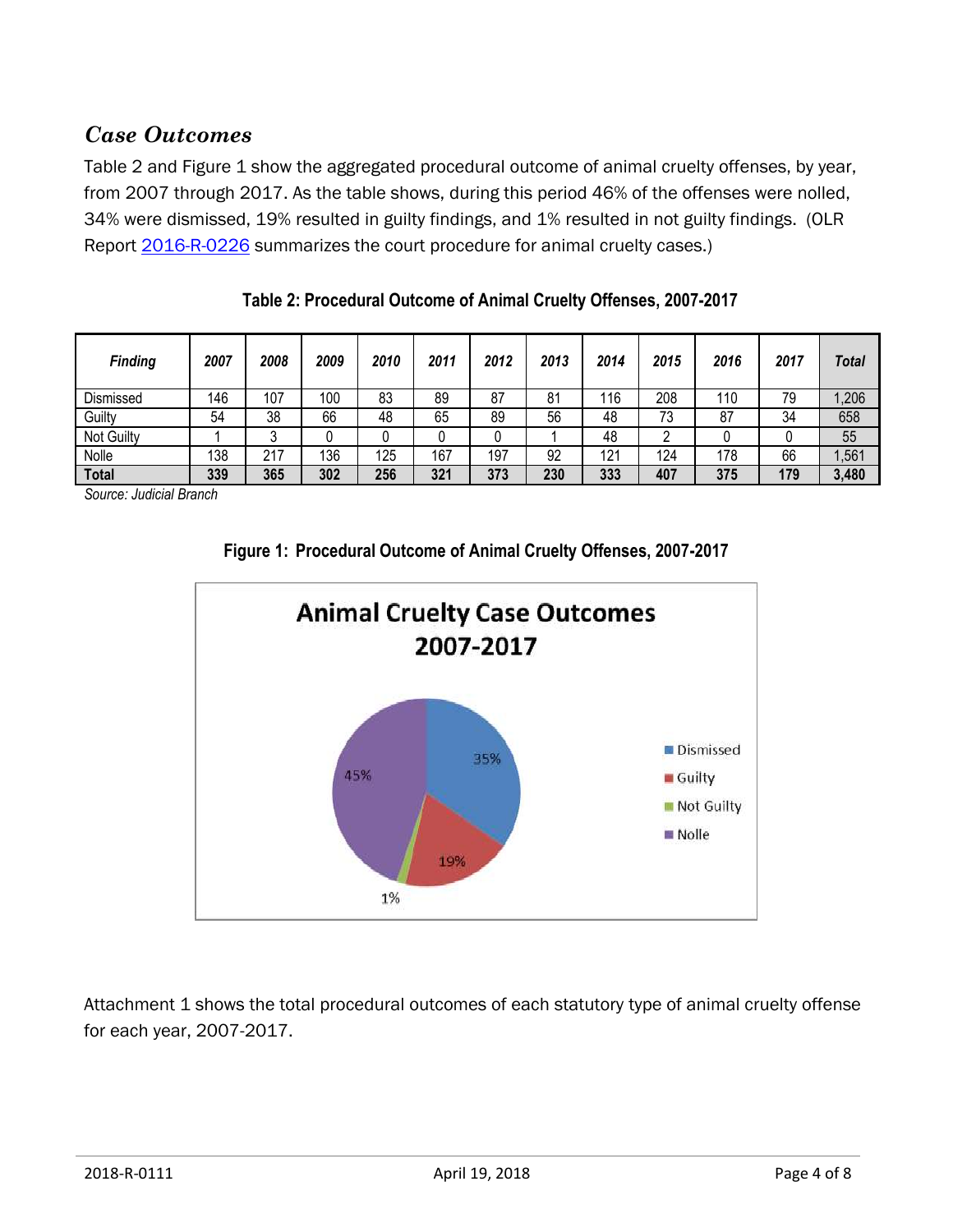#### **Attachment 1: Procedural Outcomes for Each Year**

|                                                                                                     |                    | 2007             |                |                   |                  |                |
|-----------------------------------------------------------------------------------------------------|--------------------|------------------|----------------|-------------------|------------------|----------------|
| <b>Violation Description</b>                                                                        | $CGS$ $S$          | <b>Dismissed</b> | <b>Guilty</b>  | <b>Not Guilty</b> | <b>Nolle</b>     | <b>Total</b>   |
| Cruelty to animals                                                                                  | $53 - 247(a)$      | 146              | 49             | 1                 | 127              | 323            |
| Malicious or intentional<br>cruelty to animals                                                      | $53 - 247(b)$      | $\mathbf 0$      | $\overline{4}$ | $\pmb{0}$         | 10               | 14             |
| Knowingly engaging in the<br>exhibition of fighting animals                                         | $53 - 247(c)$      | $\pmb{0}$        | $\mathbf 0$    | 0                 | $\pmb{0}$        | $\mathbf 0$    |
| Intentionally injuring a police<br>animal or dog in a volunteer<br>canine search and rescue<br>team | $53 - 247$ (d)     | $\mathbf 0$      | 1              | 0                 | 1                | $\overline{2}$ |
| Intentionally killing a police<br>animal or dog in a volunteer<br>canine search and rescue<br>team  | $53 - 247(e)$      | $\pmb{0}$        | $\pmb{0}$      | 0                 | 0                | 0              |
| <b>Total</b>                                                                                        |                    | 146              | 54             | 1                 | 138              | 339            |
|                                                                                                     |                    | 2008             |                |                   |                  |                |
| <b>Violation Description</b>                                                                        | $CGS$ $S$          | <b>Dismissed</b> | <b>Guilty</b>  | <b>Not Guilty</b> | <b>Nolle</b>     | <b>Total</b>   |
| Cruelty to animals                                                                                  | $53 - 247(a)$      | 106              | 35             | $\overline{2}$    | $\overline{213}$ | 356            |
| Malicious or intentional<br>cruelty to animals                                                      | $53 - 247(b)$      | $\mathbf 0$      | 1              | 1                 | $\mathbf{1}$     | 3              |
| Knowingly engaging in the<br>exhibition of fighting animals                                         | $53 - 247(c)$      | $\mathbf 0$      | $\mathbf 0$    | 0                 | $\pmb{0}$        | $\mathbf 0$    |
| Intentionally injuring a police<br>animal or dog in a volunteer<br>canine search and rescue<br>team | $53 - 247$ (d)     | 1                | $\overline{c}$ | 0                 | $\mathfrak{Z}$   | 6              |
| Intentionally killing a police<br>animal or dog in a volunteer<br>canine search and rescue<br>team  | $53 - 247(e)$      | 0                | $\mathbf 0$    | 0                 | 0                | $\mathbf{0}$   |
| <b>Total</b>                                                                                        |                    | 107              | 38             | $\mathbf{3}$      | 217              | 365            |
|                                                                                                     |                    | 2009             |                |                   |                  |                |
| <b>Violation Description</b>                                                                        | CGS <sub>S</sub>   | <b>Dismissed</b> | <b>Guilty</b>  | <b>Not Guilty</b> | <b>Nolle</b>     | <b>Total</b>   |
| Cruelty to animals                                                                                  | $\frac{53-247}{2}$ | 100              | 53             | 0                 | 133              | 286            |
| Malicious or intentional<br>cruelty to animals                                                      | $53 - 247(b)$      | 0                | $\overline{2}$ | 0                 | $\overline{2}$   | $\overline{4}$ |
| Knowingly engaging in the<br>exhibition of fighting animals                                         | $53 - 247(c)$      | $\pmb{0}$        | 11             | $\pmb{0}$         | $\pmb{0}$        | 11             |
| Intentionally injuring a police<br>animal or dog in a volunteer<br>canine search and rescue<br>team | $53 - 247$ (d)     | $\mathbf 0$      | $\pmb{0}$      | $\pmb{0}$         | $\mathbf{1}$     | 1              |
| Intentionally killing a police<br>animal or dog in a volunteer<br>canine search and rescue<br>team  | $53 - 247(e)$      | $\pmb{0}$        | 0              | 0                 | $\pmb{0}$        | $\pmb{0}$      |
| <b>Total</b>                                                                                        |                    | 100              | 66             | $\mathbf 0$       | 136              | 302            |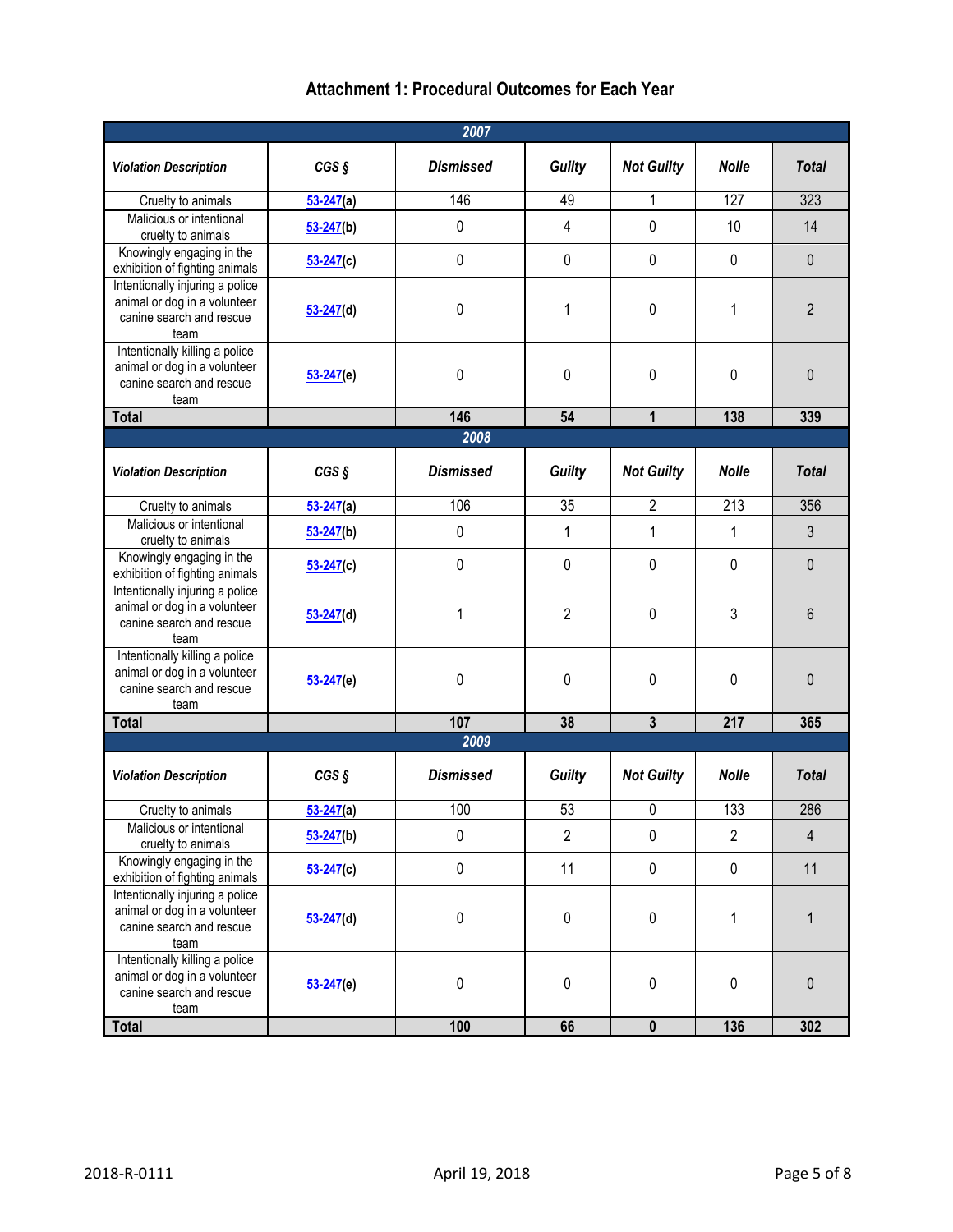|                                                                                                     |                  | 2010             |                |                   |              |                |
|-----------------------------------------------------------------------------------------------------|------------------|------------------|----------------|-------------------|--------------|----------------|
| <b>Violation Description</b>                                                                        | $CGS$ $S$        | <b>Dismissed</b> | Guilty         | <b>Not Guilty</b> | <b>Nolle</b> | <b>Total</b>   |
| Cruelty to animals                                                                                  | $53 - 247(a)$    | 82               | 46             | 0                 | 124          | 252            |
| Malicious or intentional<br>cruelty to animals                                                      | $53 - 247(b)$    | 0                | 1              | $\mathbf 0$       | 1            | $\overline{2}$ |
| Knowingly engaging in the<br>exhibition of fighting animals                                         | $53 - 247(c)$    | 1                | 1              | $\pmb{0}$         | 0            | $\overline{2}$ |
| Intentionally injuring a police<br>animal or dog in a volunteer<br>canine search and rescue<br>team | $53 - 247(d)$    | $\mathbf 0$      | 0              | 0                 | 0            | $\mathbf{0}$   |
| Intentionally killing a police<br>animal or dog in a volunteer<br>canine search and rescue<br>team  | $53 - 247(e)$    | 0                | 0              | 0                 | 0            | $\mathbf{0}$   |
| <b>Total</b>                                                                                        |                  | 83               | 48             | $\mathbf{0}$      | 125          | 256            |
|                                                                                                     |                  | 2011             |                |                   |              |                |
| <b>Violation Description</b>                                                                        | $CGS$ $S$        | <b>Dismissed</b> | <b>Guilty</b>  | <b>Not Guilty</b> | <b>Nolle</b> | <b>Total</b>   |
| Cruelty to animals                                                                                  | $53 - 247(a)$    | 77               | 64             | $\pmb{0}$         | 167          | 308            |
| Malicious or intentional<br>cruelty to animals                                                      | $53 - 247(b)$    | 1                | 0              | $\pmb{0}$         | 0            | 1              |
| Knowingly engaging in the<br>exhibition of fighting animals                                         | $53 - 247(c)$    | 11               | 0              | $\pmb{0}$         |              | 11             |
| Intentionally injuring a police<br>animal or dog in a volunteer<br>canine search and rescue<br>team | $53 - 247$ (d)   | $\pmb{0}$        | 1              | $\pmb{0}$         | 0            | 1              |
| Intentionally killing a police<br>animal or dog in a volunteer<br>canine search and rescue<br>team  | $53 - 247(e)$    | $\pmb{0}$        | 0              | $\pmb{0}$         | 0            | $\mathbf{0}$   |
| <b>Total</b>                                                                                        |                  | 89               | 65             | $\mathbf 0$       | 167          | 321            |
|                                                                                                     |                  | 2012             |                |                   |              |                |
| <b>Violation Description</b>                                                                        | CGS <sub>S</sub> | <b>Dismissed</b> | Guilty         | <b>Not Guilty</b> | <b>Nolle</b> | <b>Total</b>   |
| Cruelty to animals                                                                                  | $53 - 247(a)$    | 87               | 86             | 0                 | 194          | 367            |
| Malicious or intentional cruelty to<br>animals                                                      | $53 - 247(b)$    | 0                | $\overline{2}$ | $\pmb{0}$         | 3            | $\sqrt{5}$     |
| Knowingly engaging in the<br>exhibition of fighting animals                                         | $53 - 247(c)$    | 0                | $\pmb{0}$      | $\pmb{0}$         | $\pmb{0}$    | $\pmb{0}$      |
| Intentionally injuring a police<br>animal or dog in a volunteer<br>canine search and rescue team    | $53 - 247$ (d)   | $\pmb{0}$        | $\mathbf{1}$   | $\pmb{0}$         | $\pmb{0}$    | $\mathbf{1}$   |
| Intentionally killing a police animal<br>or dog in a volunteer canine<br>search and rescue team     | $53 - 247(e)$    | 0                | $\pmb{0}$      | $\pmb{0}$         | $\pmb{0}$    | $\mathbf 0$    |
| <b>Total</b>                                                                                        |                  | 87               | 89             | $\mathbf 0$       | 197          | 373            |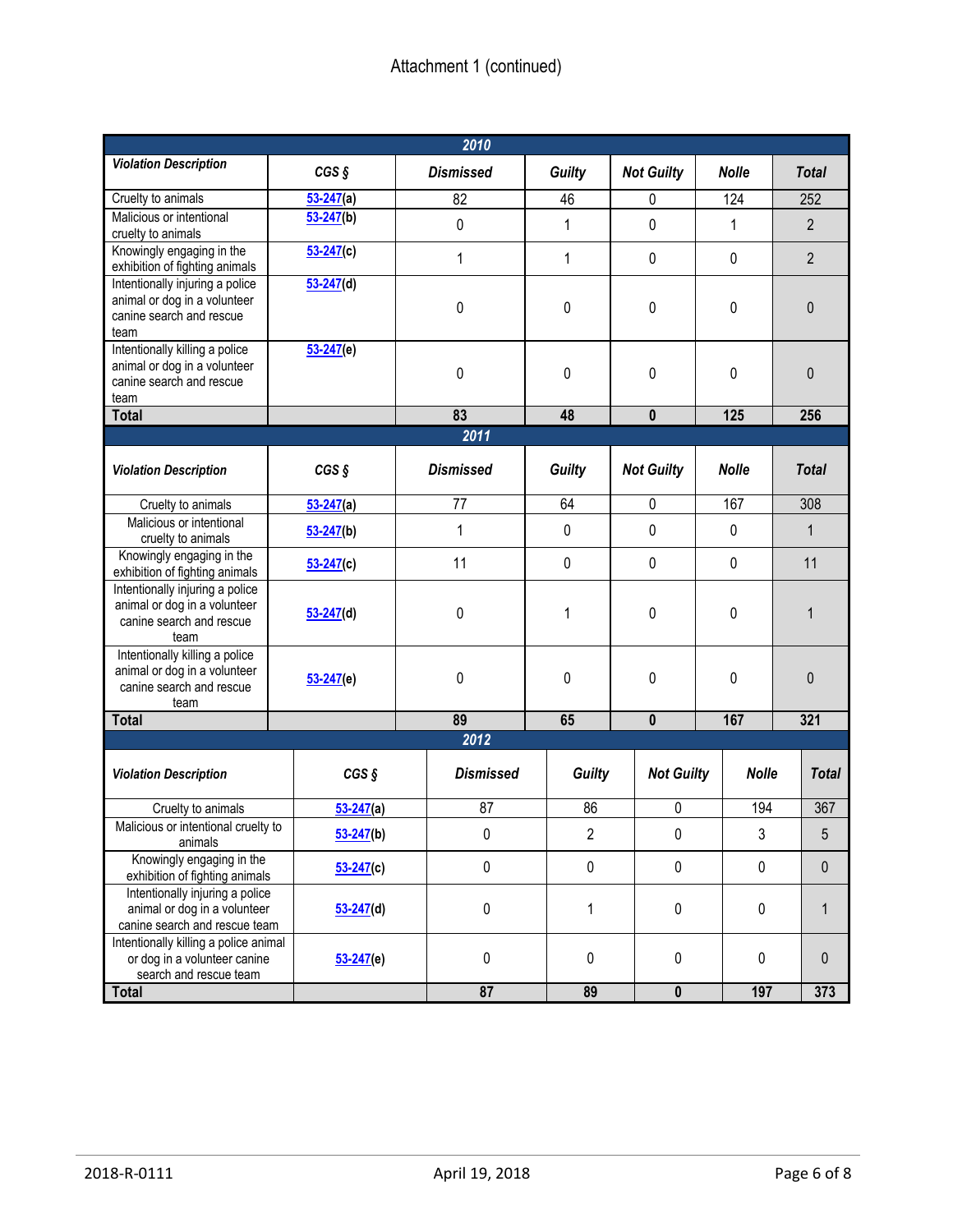| 2013                                                                                             |                |                  |               |                   |              |                |  |  |  |
|--------------------------------------------------------------------------------------------------|----------------|------------------|---------------|-------------------|--------------|----------------|--|--|--|
| <b>Violation Description</b>                                                                     | CGS            | <b>Dismissed</b> | Guilty        | <b>Not Guilty</b> | <b>Nolle</b> | <b>Total</b>   |  |  |  |
| Cruelty to animals                                                                               | $53 - 247(a)$  | 81               | 53            | 0                 | 88           | 222            |  |  |  |
| Malicious or intentional cruelty to<br>animals                                                   | $53 - 247(b)$  | 0                | 3             | $\mathbf{1}$      | 3            | $\overline{7}$ |  |  |  |
| Knowingly engaging in the<br>exhibition of fighting animals                                      | $53 - 247(c)$  | 0                | 0             | 0                 | 0            | 0              |  |  |  |
| Intentionally injuring a police<br>animal or dog in a volunteer<br>canine search and rescue team | $53 - 247$ (d) | 0                | 0             | 0                 | 1            | 1              |  |  |  |
| Intentionally killing a police animal<br>or dog in a volunteer canine<br>search and rescue team  | $53 - 247(e)$  | 0                | $\Omega$      | 0                 | $\Omega$     | 0              |  |  |  |
| <b>Total</b>                                                                                     |                | 81               | 56            | 1                 | 92           | 230            |  |  |  |
|                                                                                                  |                | 2014             |               |                   |              |                |  |  |  |
| <b>Violation Description</b>                                                                     | CGS            | <b>Dismissed</b> | <b>Guilty</b> | <b>Not Guilty</b> | <b>Nolle</b> | <b>Total</b>   |  |  |  |
| Cruelty to animals                                                                               | $53 - 247(a)$  | 116              | 47            | 48                | 118          | 329            |  |  |  |
| Malicious or intentional cruelty to<br>animals                                                   | $53 - 247(b)$  | 0                | 0             | 0                 | 0            | 0              |  |  |  |
| Knowingly engaging in the<br>exhibition of fighting animals                                      | $53 - 247(c)$  | 0                | 0             | 0                 | 0            | 0              |  |  |  |
| Intentionally injuring a police<br>animal or dog in a volunteer<br>canine search and rescue team | $53 - 247(d)$  | 0                | 1             | 0                 | 3            | 4              |  |  |  |
| Intentionally killing a police animal<br>or dog in a volunteer canine<br>search and rescue team  | $53 - 247(e)$  | 0                | 0             | 0                 | 0            | 0              |  |  |  |
| <b>Total</b>                                                                                     |                | 116              | 48            | 48                | 121          | 333            |  |  |  |
|                                                                                                  |                | 2015             |               |                   |              |                |  |  |  |
| <b>Violation Description</b>                                                                     | $CGS$ $S$      | <b>Dismissed</b> | <b>Guilty</b> | <b>Not Guilty</b> | <b>Nolle</b> | <b>Total</b>   |  |  |  |
| Cruelty to animals                                                                               | $53 - 247(a)$  | 174              | 48            | $\overline{2}$    | 122          | 346            |  |  |  |
| Malicious or intentional cruelty to<br>animals                                                   | $53 - 247(b)$  | $\overline{2}$   | 9             | 0                 | 1            | 12             |  |  |  |
| Knowingly engaging in the<br>exhibition of fighting animals                                      | $53 - 247(c)$  | 32               | 15            | 0                 | 1            | 48             |  |  |  |
| Intentionally injuring a police<br>animal or dog in a volunteer<br>canine search and rescue team | $53 - 247(d)$  | 0                | 1             | $\pmb{0}$         | 0            | 1              |  |  |  |
| Intentionally killing a police animal<br>or dog in a volunteer canine<br>search and rescue team  | $53 - 247(e)$  | $\pmb{0}$        | $\pmb{0}$     | $\pmb{0}$         | 0            | 0              |  |  |  |
| <b>Total</b>                                                                                     | $\pmb{0}$      | 208              | 73            | $\overline{2}$    | 124          | 407            |  |  |  |